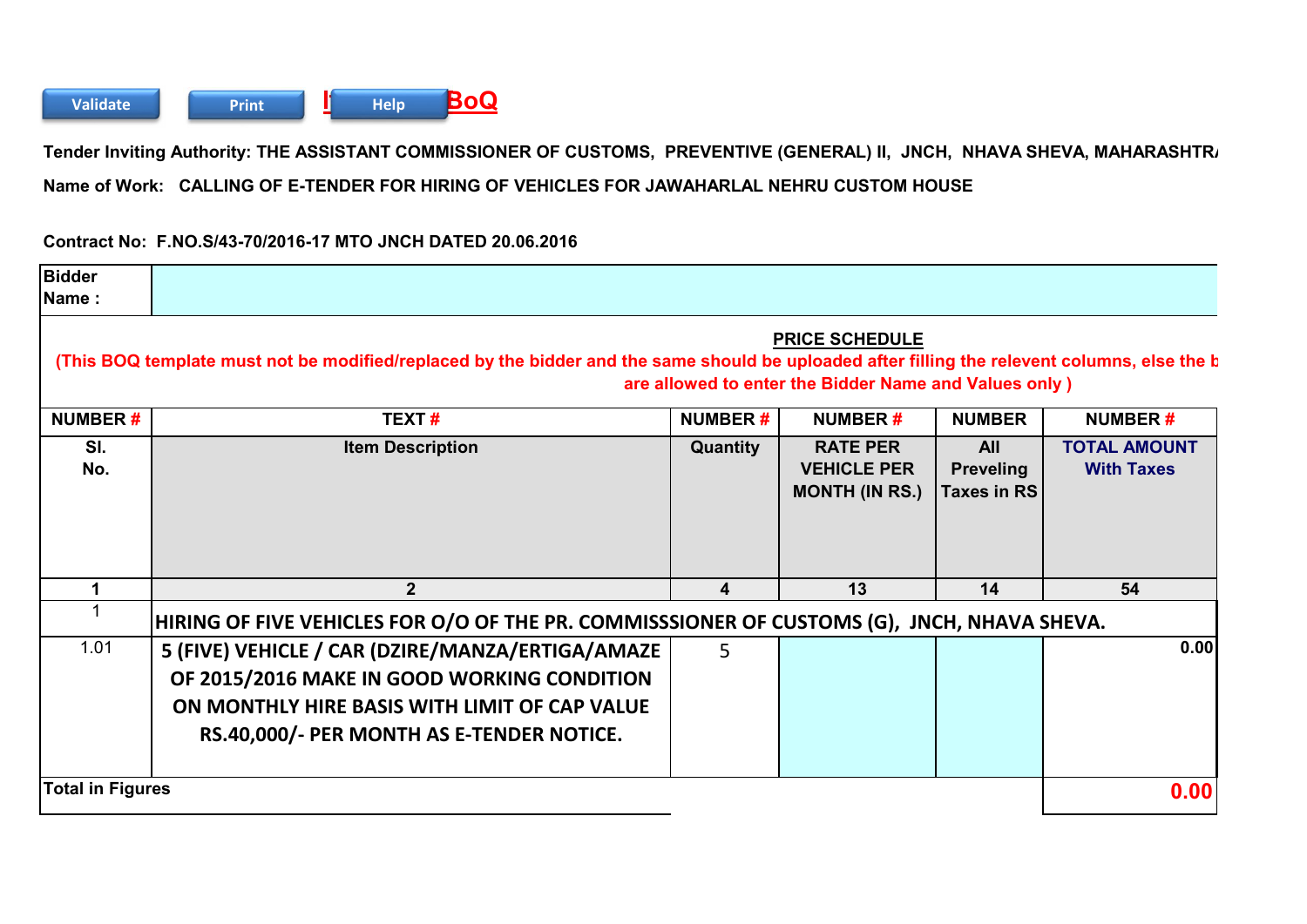| .<br>Words<br>. |  |
|-----------------|--|
|                 |  |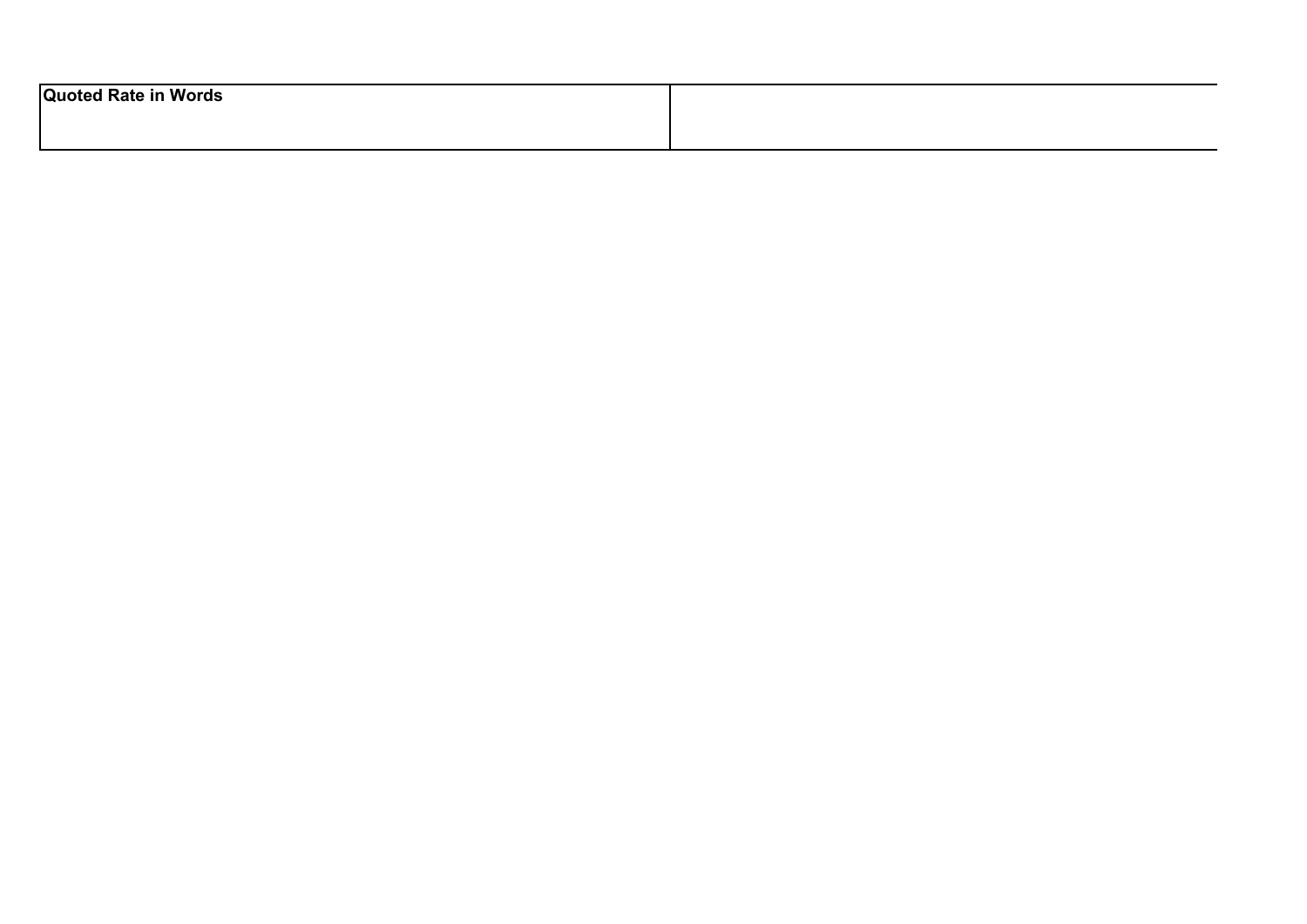| vidder is liable to be rejected for this tender. Bidders |
|----------------------------------------------------------|
| TEXT#                                                    |
| <b>TOTAL AMOUNT In Words</b>                             |
| 55                                                       |
| <b>INR Zero Only</b>                                     |
| <b>INR Zero Only</b>                                     |

 $\overline{\phantom{0}}$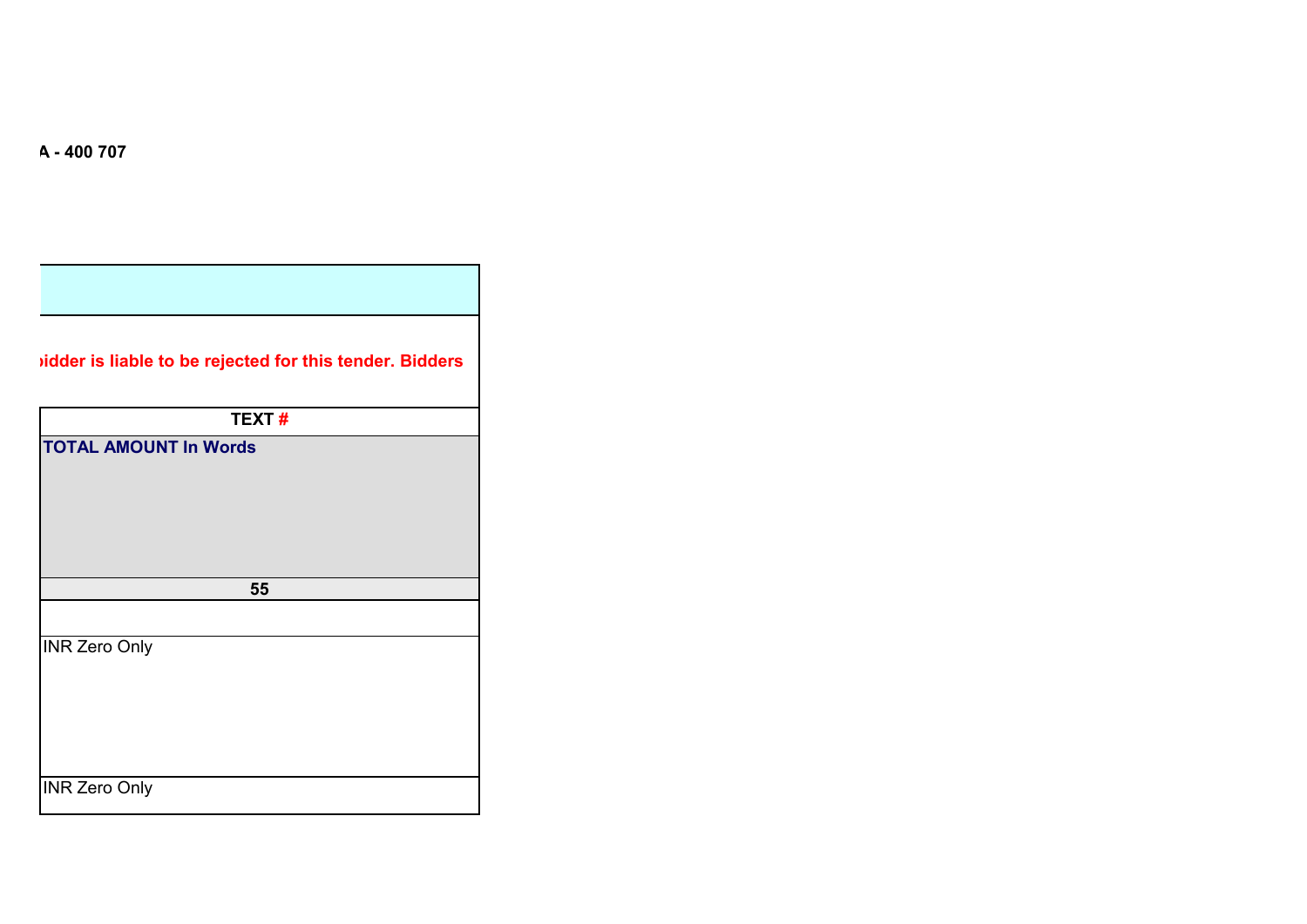